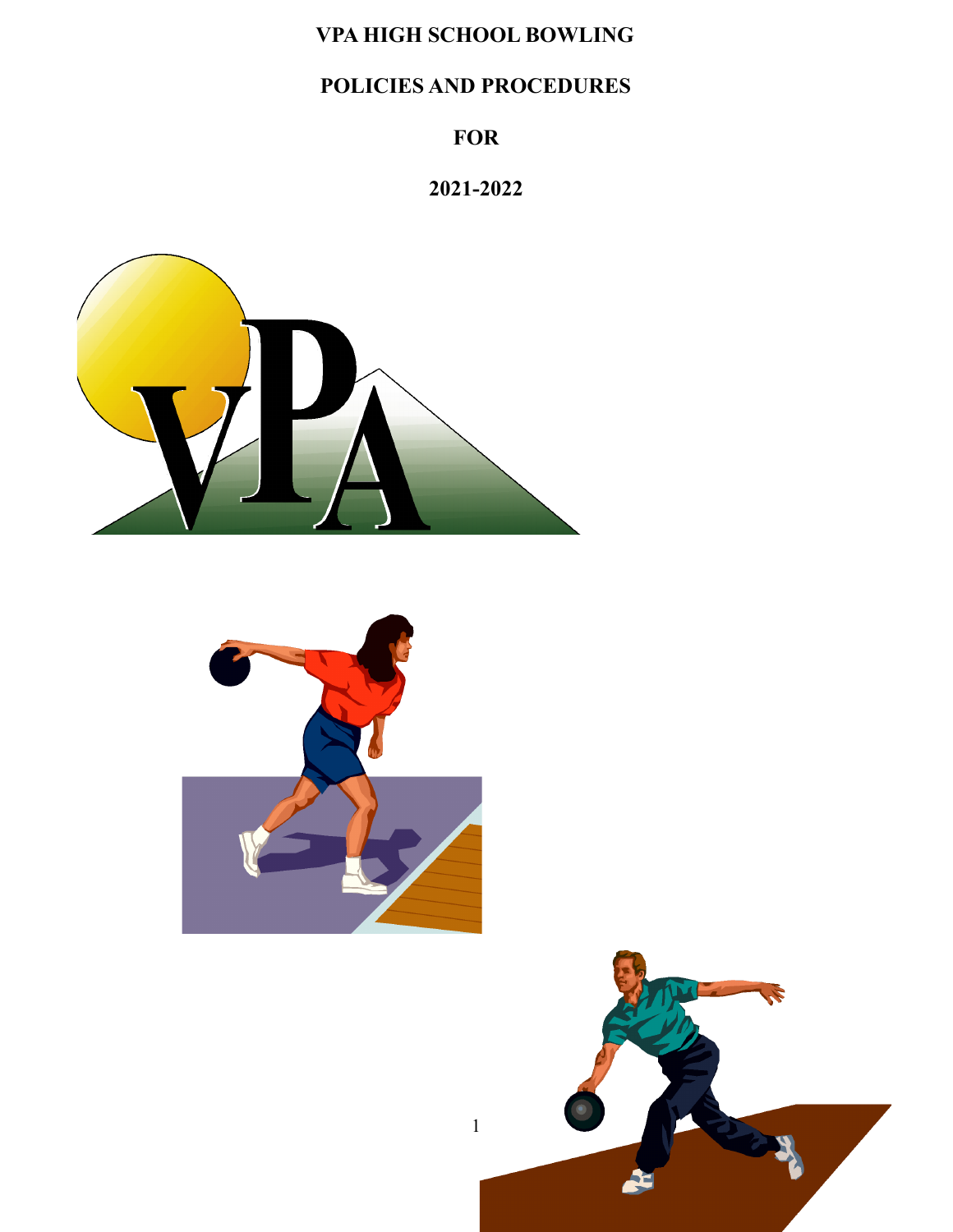## **BOWLING SCHOOLS**

**Brattleboro Union High, Burlington High School, Enosburg High School, Essex High School, Fair Haven Union High School, Hartford High School, Randolph Union High School, South Burlington High School, White River Valley High School, Windsor High School**

| <b>Participating Centers:</b><br><b>CENTER</b> | <b>ADDRESS</b>                 | <b>TOWN</b>                         | <b>PHONE</b>   | Home site of:                                                                      |
|------------------------------------------------|--------------------------------|-------------------------------------|----------------|------------------------------------------------------------------------------------|
| <b>Brattleboro</b><br>Bowl                     | 865 Putney Rd                  | Brattleboro 05301                   | 802-257-1177   | Brattleboro Union High School                                                      |
| Valley Bowl Inc                                | Rt. 12 Prince ST               | Randolph 05060                      | 802-728-4525   | Randolph Union High School<br>White River Valley High<br>School                    |
| Gold Crown<br>Lanes                            | 23 Hastings St.                | St. Johnsbury                       | 802-748-2205   |                                                                                    |
| <b>Twin City</b><br>Lanes                      | 147 Barre Montpelier           | Rd.Barre, VT. 05641 802-4766181     |                |                                                                                    |
| Maple Lanes                                    | 125 Maple Ave,                 | Claremont, NH 03743 603-542-2400    |                | Hartford High School<br>Windsor High School                                        |
| Rutland<br>Bowlerama                           | 158 S Main St #2,              | Rutland, VT 05701                   | (802) 773-7707 | Fair Haven Union High School                                                       |
| Sparetime Lane                                 | 215 Lower Mountain<br>View Rd. | Colchester, Vt 05446 (802) 655-2720 |                | Essex High School<br><b>Burlington High School</b><br>South Burlington High School |
| Dairy Center                                   | 2445 Sampsonville Rd           | Enosburg Falls, Vt. 05045           |                | 802-933-2030 Enosburg High School                                                  |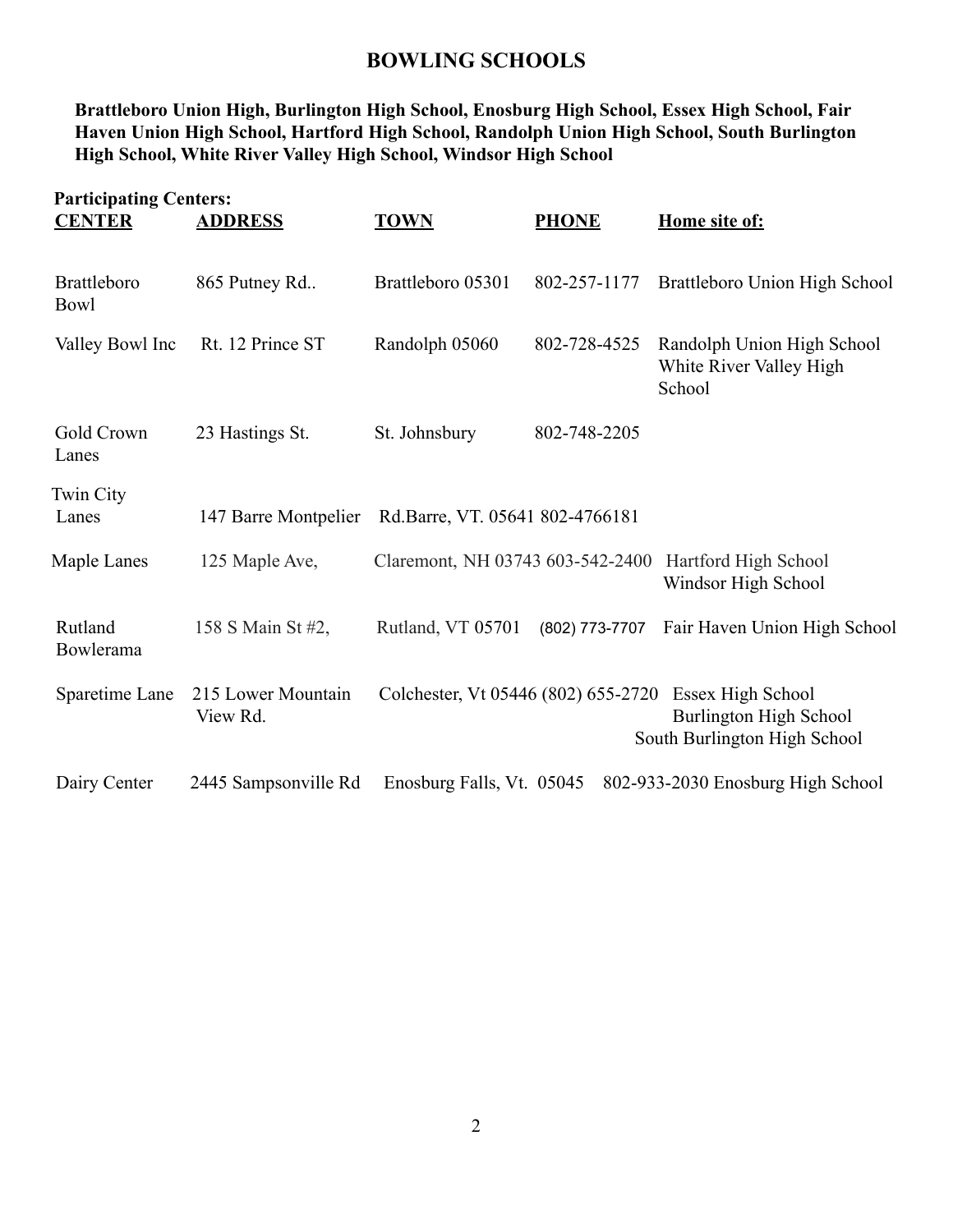### 1. **Scoring:**

There are two types of scoring systems that will be used for Vermont competitions:

- 1. Standard Ten Pin Scoring Every frame must be completed by each player bowling in a regular order.
- 2. Baker System Scoring The Baker format is mainly used in five-person team competition where the number one bowler completes the first and sixth frames, the number two bowler completes the second and seventh frames, the number three bowler completes the third and eighth frames, the fourth bowler completes the fourth and ninth frames, and the number five bowler completes the fifth and tenth frames.

#### **\*\* Matches will be scratch competition for interscholastic events, and will not use any sort of handicapping system \*\***

#### 2. **Substitutes:**

For the Baker style games, a coach may remove a bowler during a game and put in an alternate (this includes putting in a substitute in the middle of a frame). Once a bowler has been substituted they may not re-enter during that game. However, they may re-enter during the next Baker game.

For Standard Ten Pin games, a bowler must bowl the entire game. A coach may only substitute for a bowler between games 1 and 2 unless an injury occurs, then a coach may substitute at that point but that game will not count towards either bowler's individual average.

Any bowlers who arrive late may not join a game already in progress, and will receive zeroes for the game or frames they were supposed to be in (if there are only four bowlers on-site for the start of the game). They can then be placed in the line-up at the beginning of the next game.

## 3. **First Date To Schedule:**

The only match that will be scheduled on the first date to schedule is the "Kick-Off" event. If a school chooses to not attend that match, they are not allowed to participate in a match until the following Saturday.

## 4. **Regular Season Match Format:**

- $\bullet$  All teams involved in the match will bowl two standard scoring games consisting of five (5) bowlers from each team.
- Teams will then be seeded based on the total amount of pins for the two games. Any ties will be broken with a 9<sup>th</sup> & 10<sup>th</sup> frame roll-off (in a four (4) team match, if two teams are tied for the 2<sup>nd</sup> and  $3<sup>rd</sup>$  seed there will be no roll-off as both teams will compete against each other).
- $\bullet$  In a four team match, the #1 seed will take on the #4 seed in a best 2 out of 3, Baker style match, while the #2 seed will take on the #3 seed in a best 2 out of 3, Baker style match. The winner of each of those matches will then take on each other in a best 2 out of 3, Baker style match to determine first and second place, while the losers of the two matches will take on each other in a best 2 out of 3, Baker style match to determine third and fourth place.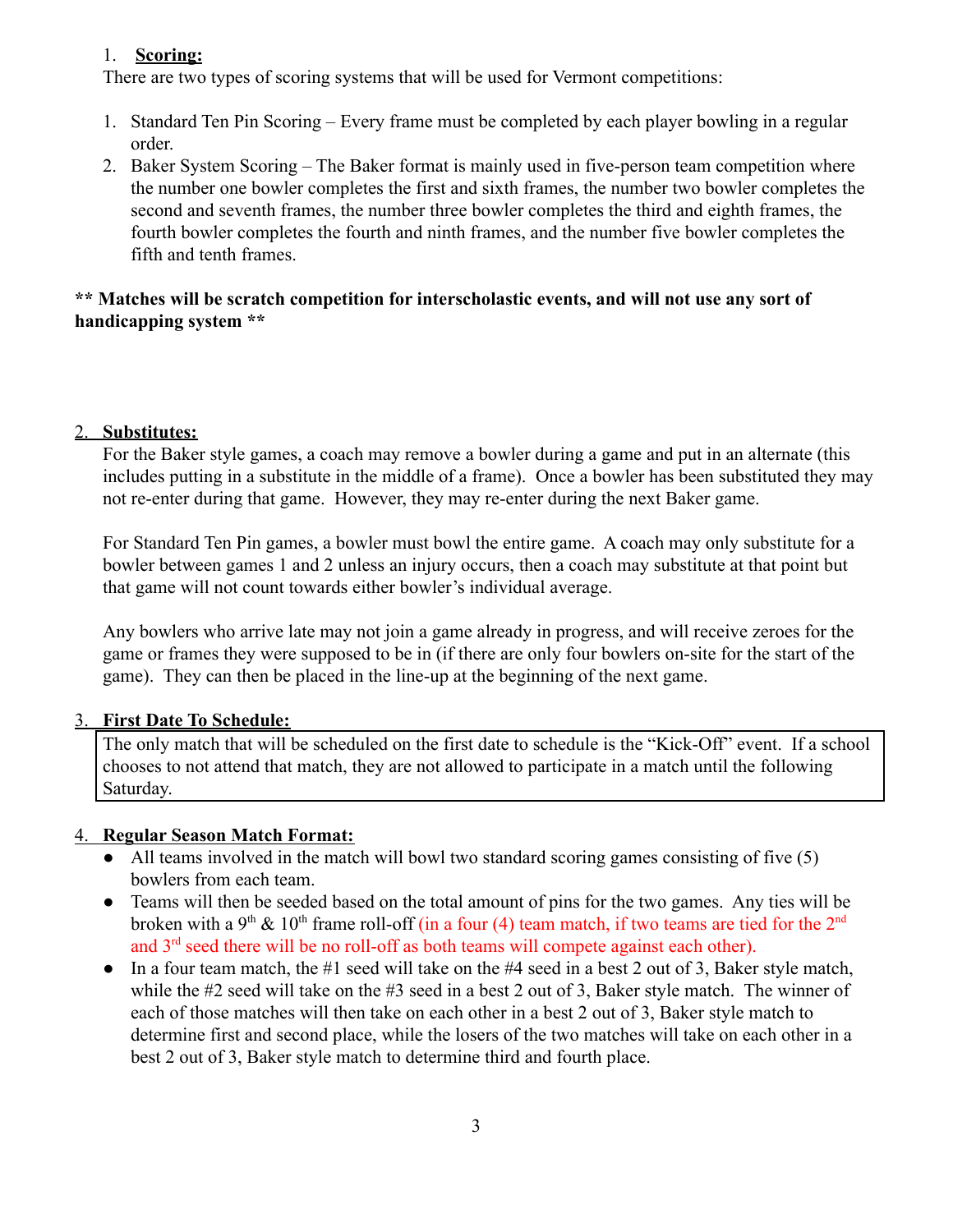• In a three team match, the #1 seed will receive a bye, and the #2 seed will take on the #3 three seed in a best 2 out of 3, Baker style match with the winner taking on the #1 seed. In a five team match, the #4 and #5 seeded teams will take on each other to narrow the field down to four teams. All teams who receive a bye are allowed to bowl a practice Baker style game on an assigned lane.

There must be a minimum of three teams at a match, and there will be points awarded at each match regardless of how many teams participate. The point breakdown is as follows:

| <b>Scoring System</b> |                   |              |  |  |  |  |  |
|-----------------------|-------------------|--------------|--|--|--|--|--|
| <b>Place</b>          | <b>Individual</b> | <b>Baker</b> |  |  |  |  |  |
| 1 <sup>st</sup>       | 4 pts             | 8 pts        |  |  |  |  |  |
| 2 <sub>nd</sub>       | 3 pts             | 6 pts        |  |  |  |  |  |
| <b>3rd</b>            | 2 pts             | 4 pts        |  |  |  |  |  |
| лth                   | 1 pt              | 2 pts        |  |  |  |  |  |

**\*\*\*\*\* In order for each bowler to qualify for the State and Individual Tournaments, they have to compete in half of the weeks rounded up to the whole week.**

#### 5. **Standings:**

#### **The formula for the standings is as follows:**

The sum of the weekly match totals for each team will determine the standings.

#### **Any Ties in the final regular standings will be broken as follows:**

- 1. Head to head record for Baker matches.
- 2. Total team pinfall for regular season (standard scoring team total from each match).
- 3. Coin toss.

#### 6. **Tie Breakers:**

For a 9<sup>th</sup> & 10<sup>th</sup> frame roll-off, a coach must select two bowlers to participate; one to bowl the 9<sup>th</sup> frame and one to bowl the  $10<sup>th</sup>$  frame. There are no substitutions allowed during a roll-off unless an injury occurs. The higher seeded team gets to choose either the lane they would like to bowl **or** the order in which they would like to bowl. So for example, if Team A is the higher seed and opts to bowl second in the order, then Team B would get the choice of lane (and vice versa). The team with the highest two frame total wins. If a tie still exists, teams will "flip-flop" order and lanes, and bowl another 9<sup>th</sup> and 10<sup>th</sup> roll-off. This will continue until the tie is broken.

#### 7. **Practice During the Day of Competition:**

None of the competition lanes within the bowling establishment may be used for practice by any team member or substitute on the day of any match or tournament except for certified USBC Youth scheduled matches. Bowlers may bowl on all other lanes before a match.

#### 8. **Before Competition Begins:**

Bowlers will receive 10 minutes of practice on their scheduled starting lane only before competition.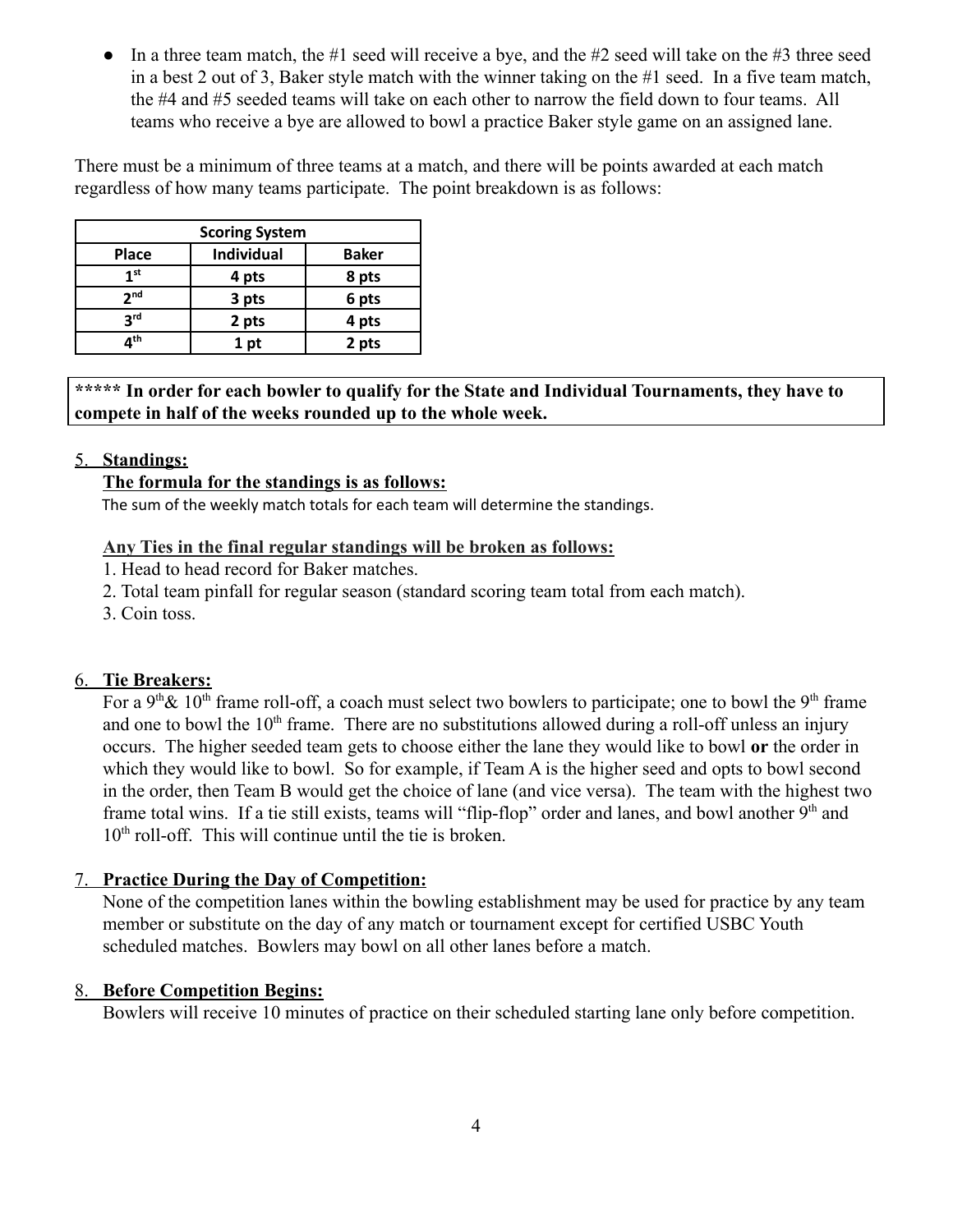#### 9. **Practice Lanes During Competition:**

Only those individuals not bowling in the present game can practice on the practice lane. Once the bowler has been removed from the game, he/she may go to the practice lane. Any individual practicing on the practice lane while bowling in a game will subject their frame(s) to forfeiture.

#### 10. **Legal Lineup:**

A school must have a minimum of four (4) bowlers in order to compete, and can have a maximum of ten (10) bowlers for a match. If a team only has four (4) bowlers for the Baker portion of the match, then the coach will determine which two frames the team will receive a zero (0) for their score prior to the match beginning.

Any Bowler who bowls out of turn will receive a zero for that frame.

#### 11. **Scorekeeping / Protests:**

Scorekeeping will be performed by the coach for each team if the center does not have automatic scoring, or the scoring system is malfunctioning.

All protests or discrepancies during a regular season match must be settled on-site. Any protests or discrepancies during the team or individual state tournament will be settled by members of the Bowling Committee and/or the rules interpreter.

#### **12. Conduct of Coaches and Players:**

- Right-of-way. Bowling lanes are placed side-by-side and when a person is poised and ready to throw the ball, the person or persons on the adjacent lanes should wait for them to complete that turn before stepping on the approach for their turn. There is nothing more distracting to a bowler than being locked in on the mark and having someone fly past them on their right or left.
- Keep food and drinks out of the bowler's settee area (this is the area immediately surrounding the automatic scorekeeper console in most bowling centers). When a bowler gets on the lane approach and throws the ball, the importance of having their last step slide should be very evident both from a safety and delivery of the ball standpoint. If anything gets on the bottom of a person's sliding foot, they will stick at the foul line and fall on the lane. At minimum, it will be a tremendous strain on the leg and body. **Also, please do not bring food or drink into the bowling centers.**
- All electronic devices must be turned off while in the seating area.
- Use your own equipment unless you have permission to do otherwise. Even if you are using a house ball, it can be very disconcerting if someone uses the ball that you personally selected for yourself. This becomes even more acute if you have purchased your own equipment and another person uses them without asking.
- Be ready to take your shot when it is your turn. Certainly there is no need to rush when taking a shot, but please be ready to take your turn as soon as the bowler in front of you is finished. It is imperative that we maintain an appropriate "pace of play".
- Coaches must monitor their team at all times and step in when necessary.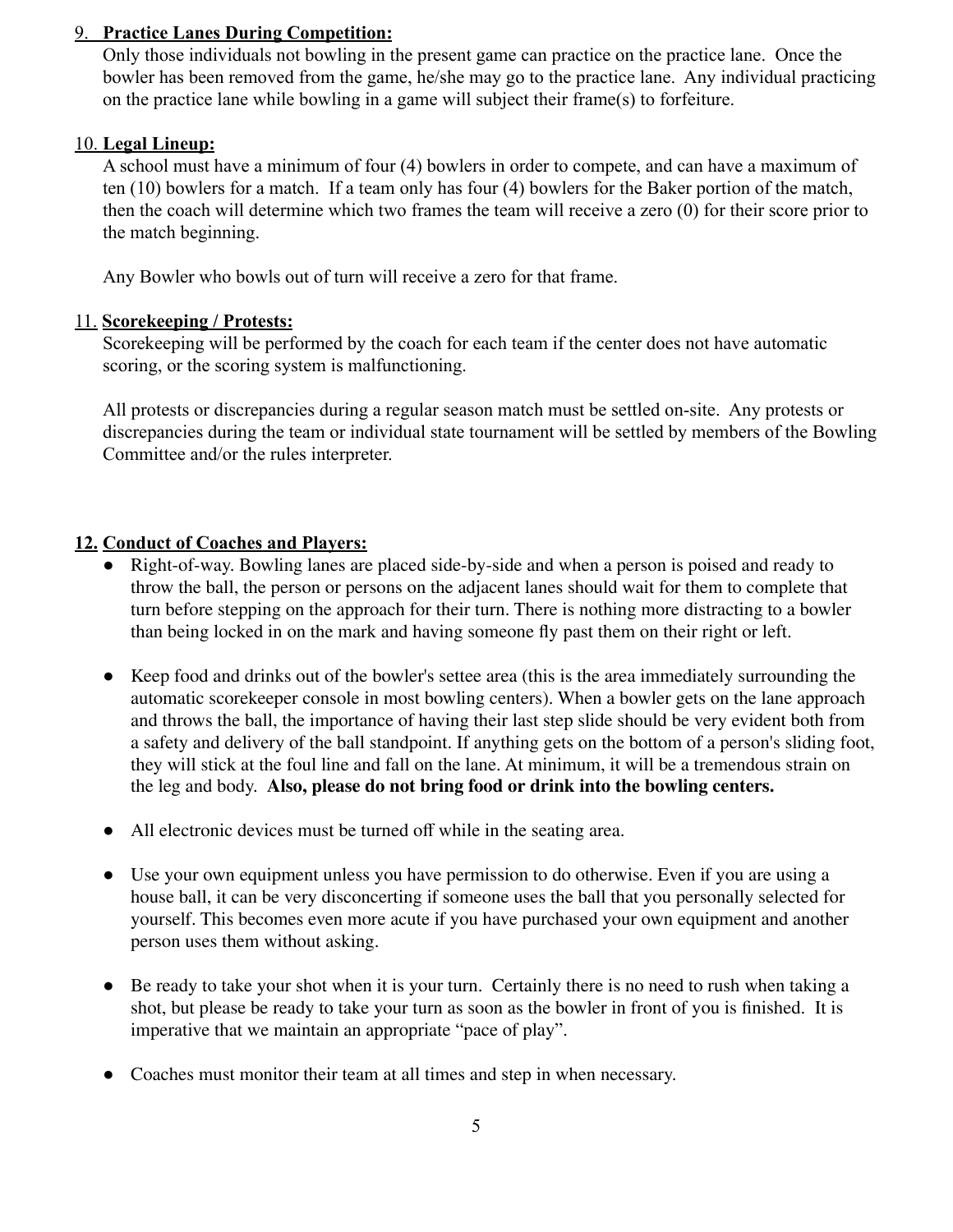- Please use the warm-up lane for that purpose only. There are to be no trick shots or fooling around on any lanes in the house during a competition. Those lanes are set aside by the house for serious warm-up/practice, and student-athletes must not abuse the privilege of having that lane made available.
- Don't make loud noises or do anything distracting when another person is on the lane ready to deliver their ball. Since bowling is done in an enclosed environment, people from several lanes away could be distracted by your "unsportsmanlike conduct." Also, please remain with your team in the settee area. Student-athletes should not venture into another team's area during competition.
- Respect the bowling center and don't abuse the lanes or equipment. The centers around the state have gone above and beyond to provide for our student-athletes, and allow bowling to be a high school sport in Vermont. Please be respectful so that we can maintain the relationships we have with the centers because without them, we would not be able to bowl. Unsportsmanlike conduct, including deliberate fouling, unusually loud or vulgar language or abuse of equipment and facilities is prohibited. Anyone found in violation is subject to removal from that day's competition.
- In addition to displaying appropriate sportsmanship while competing, student athletes and coaches are reminded that we are guests while participating in matches. All people involved need to be sensitive to this issue and respect the property and people of the host site. Inappropriate or disrespectful behavior anywhere on the property gives everyone a bad name and can result in the loss of a match site. Failure to display proper behavior, even when not actually competing, will be considered unsportsmanlike and may result in disqualification and removal from the existing and/or future meets. Coaches or other responsible adults are expected to provide adequate supervision for their student athletes at all times.
- The coach(es), players bowling in the match, and officials are the only persons authorized to be in the bowlers' area during the match. Substitutes or any other interested parties must remain behind the area defined as the bowlers' area.

#### 13. **Uniform / Dress Code**

## **All participants' apparel must be neat, clean and in good condition. Teams should provide, where applicable, matching team shirts of their choice. Any questionable items or special circumstances will be addressed by the coaches in attendance.**

LOOK GOOD, FEEL GOOD, AND BOWL GOOD!!

#### 14. **Submitting Score:**

The AD or coach of the host school must collect all score sheets after the competition, and submit them by the Monday following the event to *(Name and contact info to be added)*.

#### **15. Individual State Tournament:**

Top 32 bowlers in terms of average for standard scoring games.

● There will be no rounding individual averages in determining flight placement. If there is a tie for the final spot in either or both flights, all bowlers tied for that final position will be included in that flight.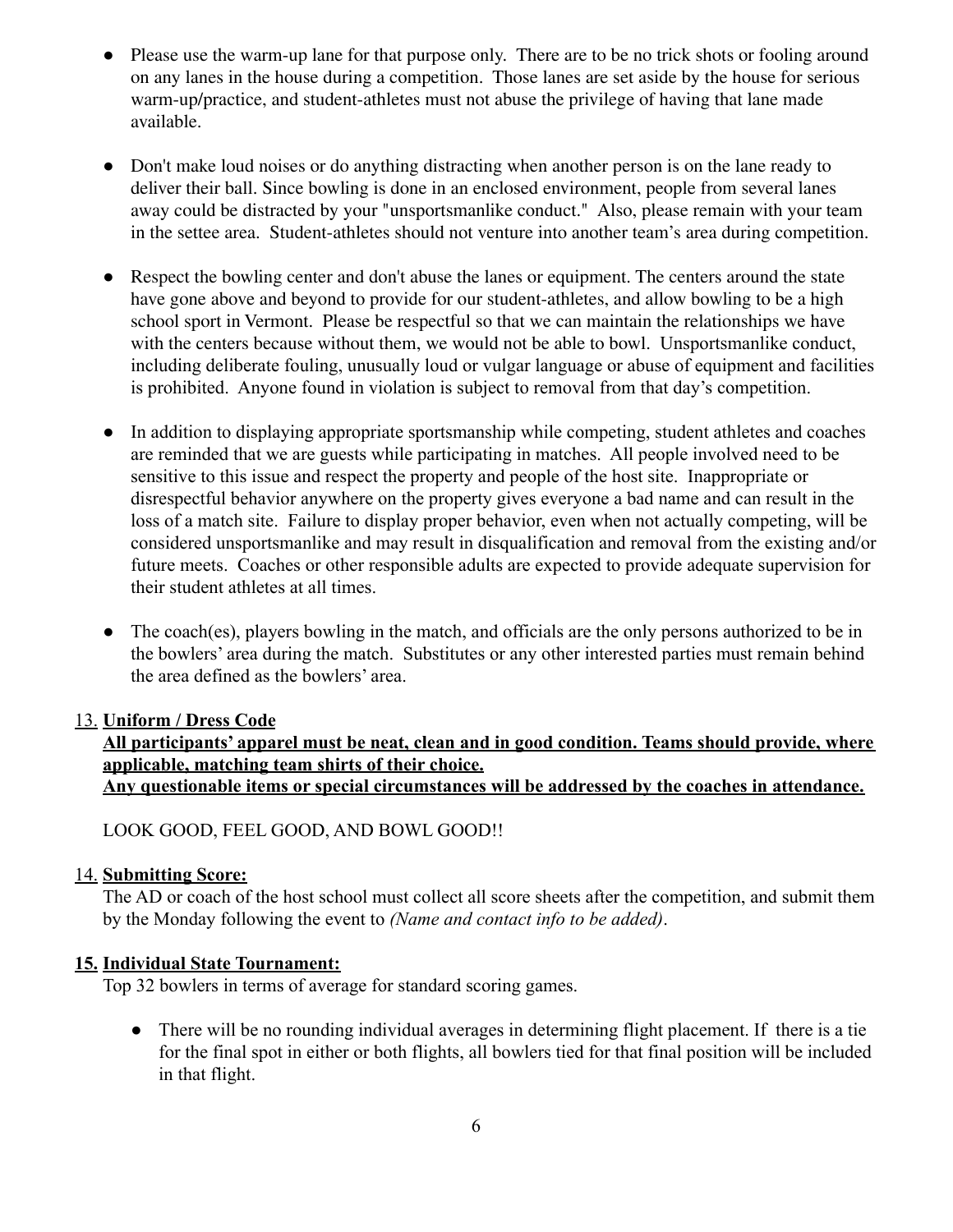• All individuals who qualify for the Championship will bowl three (3) games (all bowlers will move to the next assigned pair to the right after each game in this round within the cluster of lanes).

At the conclusion of the third game, the top 16 bowlers will be seeded  $#1 - #16$  to play in a single elimination, head to head competition to get down to four (4) bowlers (two rounds of head to head competition). Therefore the #1 seed will compete vs. the #16 seed; the #2 seed will compete vs. the #15 seed, etc. All matches will consist of one  $(1)$  head to head game. Any ties for the 16<sup>th</sup> seed (final position) will be broken by a 9th and 10th frame roll off.

Any ties for positions  $1 - 15$  will be broken in the following order:

- 1. Highest game of the three.
- 2. Total of highest two games.
- 3. Scoring average from the regular season.
- 4. Coin flip.

At the conclusion of the  $2<sup>nd</sup>$  round, the four (4) remaining bowlers will be seeded by their cumulative score from all five  $(5)$  games played to compete in a step-ladder final. In the step ladder final the #3 seed will face the #4 seed, with the #2 seed automatically advancing to the semi-finals (to face the winner of the #3 vs. #4 match) and the #1 seed automatically advancing to the finals (to face the winner of the semi-final match). All matches in the step ladder finals will consist of one (1) head to head game. All ties in the step-ladder finals will be broken by a  $9<sup>th</sup>$  and  $10<sup>th</sup>$  frame roll-off, including ties for seeding purposes.

#### **Bowling Individual Championships – N/A**

#### **16. Team State Tournament:**

All teams will qualify for the Team State Championships, and will be seeded according to the official standings outlined on page 2 (these are tabulated by the chair). The format will be single elimination, best 4 out of 7 Baker Style Matches. If a tie exists at the end of any of the Baker style games, the tie breaking procedures outlined on page 2 will be used to break the tie for that game. A school may opt out of attending if doing so would be a hardship, or deemed not to be in the best interest of the team. All teams are invited and encouraged to attend.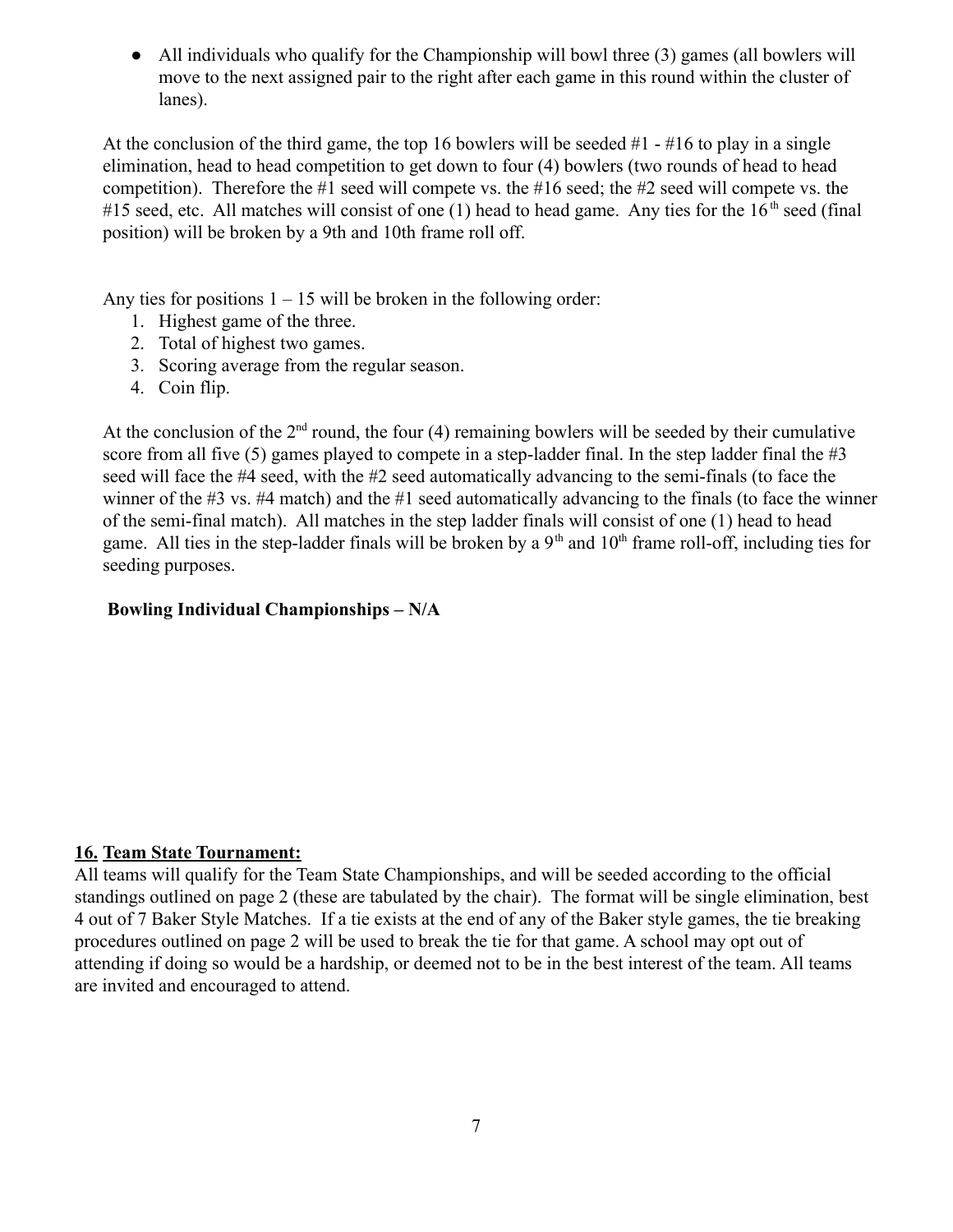#### 17. **Divisional Alignment:**

Bowling schools shall be aligned in three (2) divisions as a co-ed sport. North: Enosburg, Essex, Burlington, South Burlington, Randolph South: White River Valley, Fair Haven, Hartford, Windsor, Brattleboro

## **VPA Bowling Committee –**

- **● George Rooney (South Burlington), Director**
- **● Mark Hamilton (Hartford), Director Emeritus**
- **● Statistician**
- **● Bob Johnson (VPA)**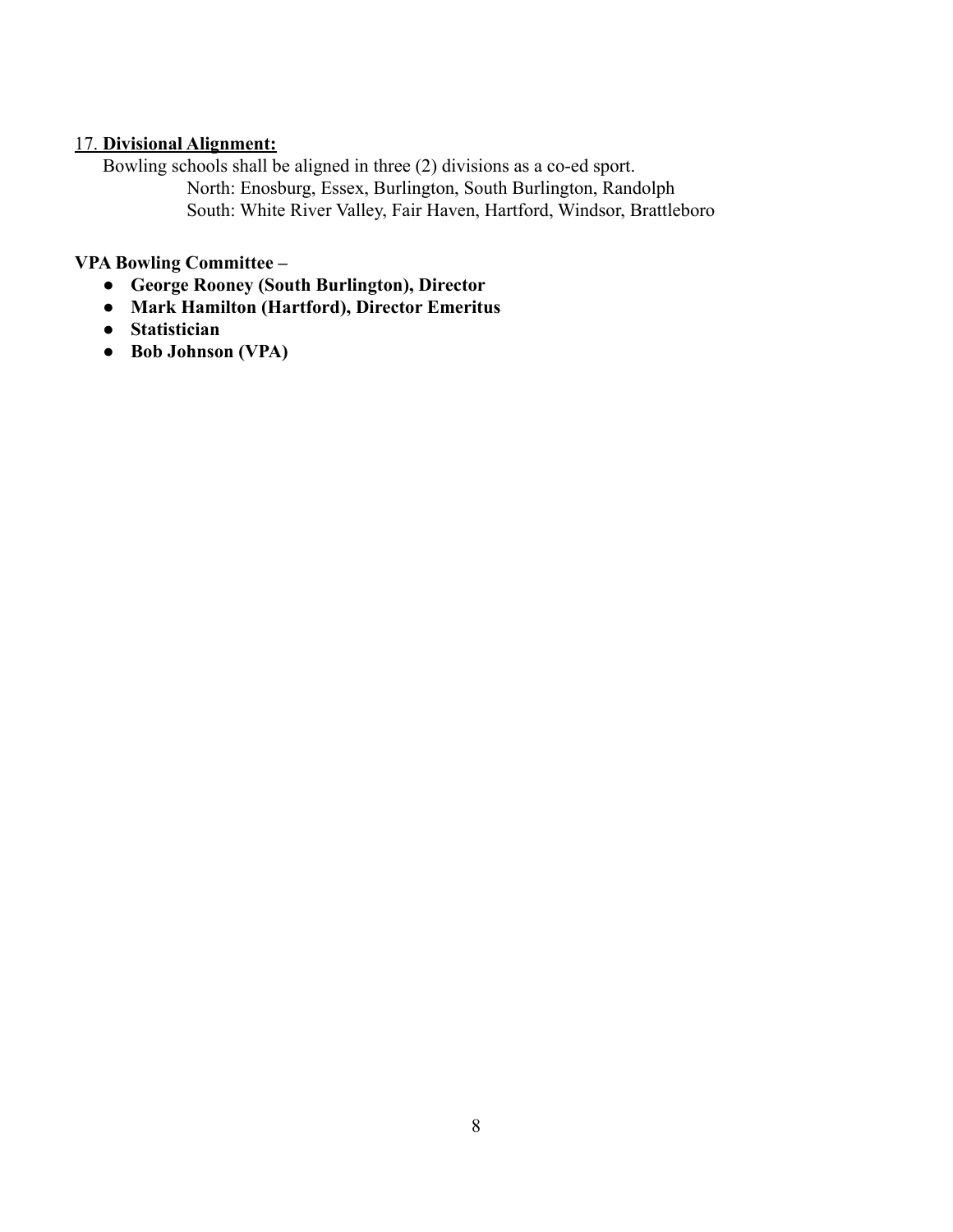# Host School Responsibility Checklist Bowling

- Confirm with teams scheduled to participate in the match as to who will have sub-varsity teams coming, and if so, how many.
- Contact the Host Bowling Center to let them know how many lanes are needed for the match, and to go over any special arrangements.
- Come up with lane assignments prior to matches for varsity and sub-varsity teams for both the standard games and Baker matches.
- Print scoring sheets for each team with the lane assignment as to which lane they will start on.
- Serve as match director and deal with any scoring, behavior, lane courtesy, etc. issues which may arise.
- Verify score sheets of teams after the coach has filled it out before the first game.
- Check all scores before scores are cleared for the second game. Then check all scores after the second game.

Collect all score sheets from each coach, email (if you are able to scan sheets and email as a PDF) or text image of sheets to (insert name) by Monday at noon following your event to (contact info to be added).

.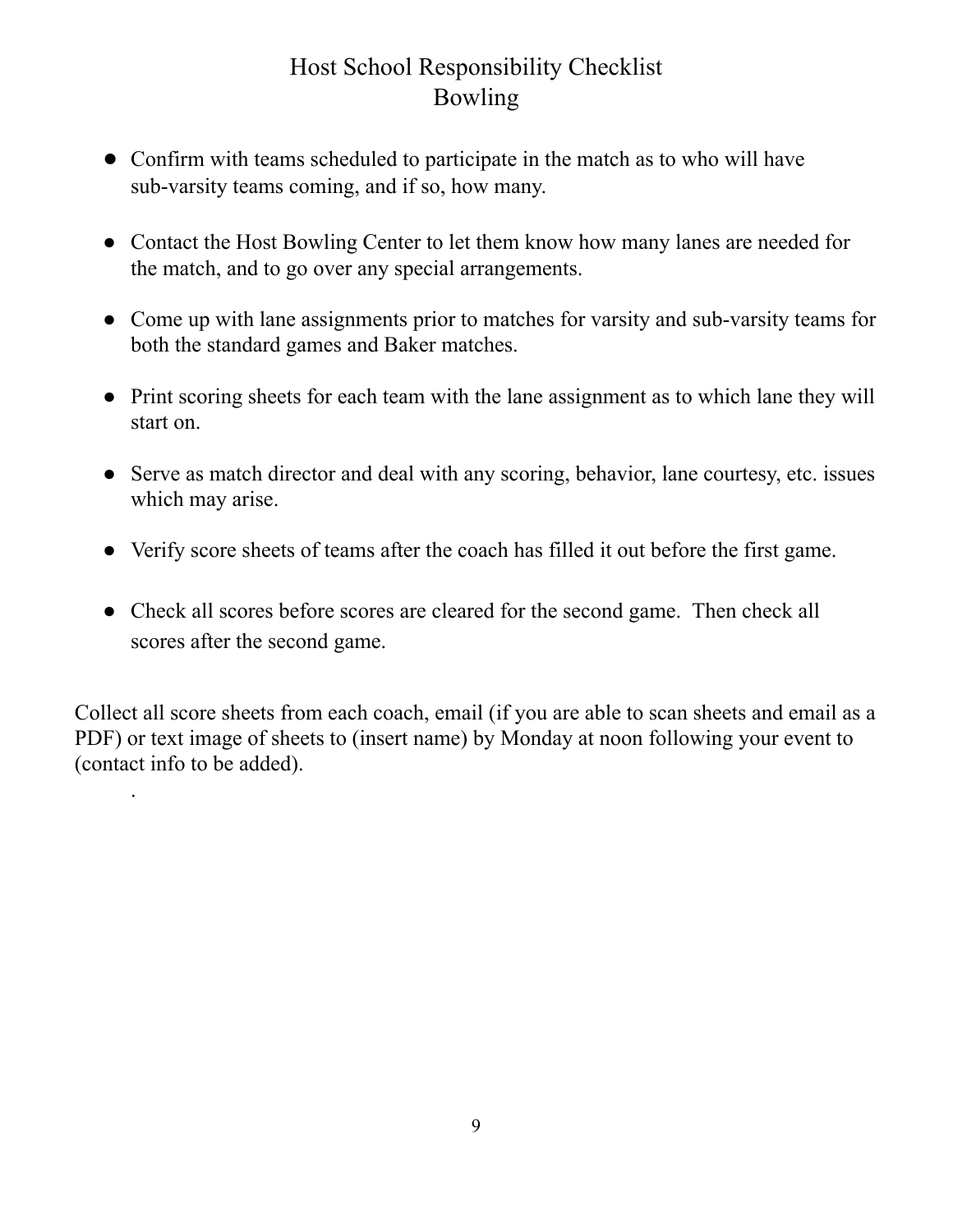## **Official Scoring Sheet**

**All coaches should turn this sheet into the host school's coach or AD at the conclusion of the match. That person must then text, email, or fax the score sheet to (insert name) at: Email – (Insert contact info here)**

# **Standard Scoring:**

|                | School:                  |   |              |                | Team: VAR JV1 JV2 JV3    | (circle one) |
|----------------|--------------------------|---|--------------|----------------|--------------------------|--------------|
|                | Game 1                   | G |              |                | G<br>Game 2              |              |
|                | Name:                    |   | <b>Score</b> |                | Name:                    | <b>Score</b> |
| 1              |                          |   |              | и              |                          |              |
| $\overline{2}$ |                          |   |              | $\overline{2}$ |                          |              |
| 3              |                          |   |              | 3              |                          |              |
| 4              |                          |   |              | 4              |                          |              |
| 5              |                          |   |              | 5              |                          |              |
|                | <b>Game 1 Team Total</b> |   |              |                | <b>Game 2 Team Total</b> |              |

**Team Total for Standard Scoring Games: \_\_\_\_\_\_\_\_**

# **Extra Bowlers**

|                | Game 1 |             |                | Game 2 |             |
|----------------|--------|-------------|----------------|--------|-------------|
|                | Name:  | <b>Scor</b> |                | Name:  | <b>Scor</b> |
|                |        |             | A              |        |             |
| $\overline{2}$ |        |             | $\overline{2}$ |        |             |
| 3              |        |             | 3              |        |             |
| $\overline{4}$ |        |             | 4              |        |             |
| 5              |        |             | 5              |        |             |

Coach's Signature: